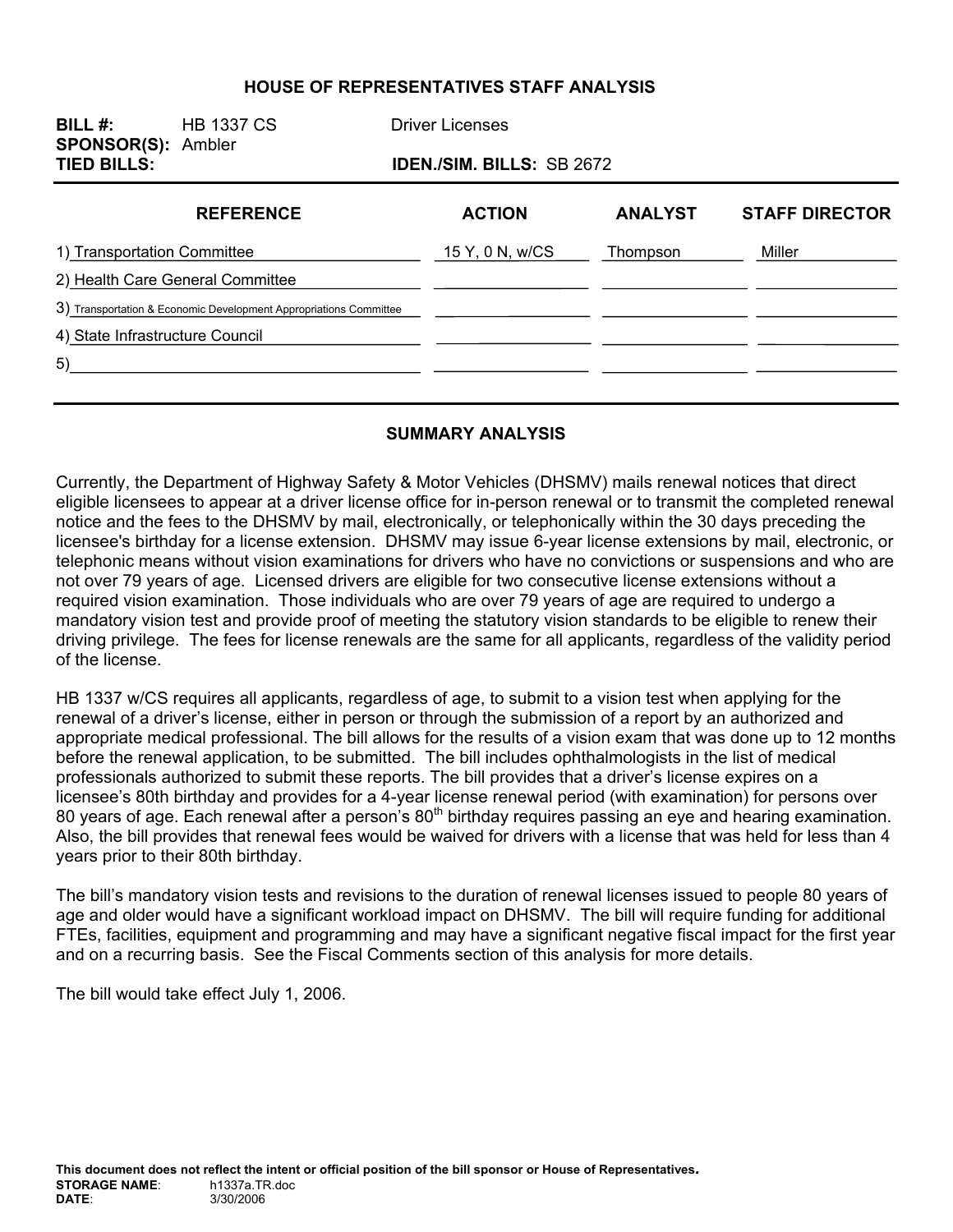# **FULL ANALYSIS**

# **I. SUBSTANTIVE ANALYSIS**

# A. HOUSE PRINCIPLES ANALYSIS:

Provide Limited Government—HB 1337 w/CS requires vision exams for all driver license renewals and shortens the time between renewals for drivers over the age of eighty.

# B. EFFECT OF PROPOSED CHANGES:

# **Present Situation**

# **Driver's License Examination Requirements**

The Department is currently required by s. 322.18, F.S to examine every first time applicant, regardless of age, prior to the issuance of an original Florida driver license. The examination includes a test of eyesight and hearing, ability to read and understand highway signs, knowledge of traffic laws, and a demonstration of motor vehicle operation skills. However, a new Florida resident with a valid out-ofstate license may reciprocate his or her license and only be required to pass the eye exam.

Once a license is issued, the DHSMV continuously monitors driver performance through reexaminations of drivers appearing to be incompetent. On written notice of at least 5 days, the DHSMV, having good cause, may require a licensed driver to submit to an examination or reexamination<sup>1</sup>. "Good cause" includes, but is not limited to, the recommendation from a court, a law enforcement agency, or a physician.

A licensee may also be subject to reexamination by the DHSMV upon renewal. The examination consists of tests of the licensee's eyesight and hearing and his or her ability to read and understand highway signs and pavement markings.

### **Driver's License Issuance Periods**

Pursuant to, s. 322.18, F.S., an initial driver license issuance is generally valid for 6 years, concurrent with the applicant's birthday. If an applicant establishes his or her identity for a driver's license using either an employment authorization card or a proof of nonimmigrant classification (both are issued by the United States Department of Homeland Security), then the driver's license expires 2 years after the date of issuance or upon the expiration date cited on the Department of Homeland Security documents, whichever date first occurs. In addition, commercial driver's licenses with hazardous-materials endorsements are only valid for 4 years.

A renewal driver's license is valid for 4 years. However, if the applicant's driving record includes no convictions for the preceding 3 years, or no revocations, disqualifications, or suspensions over the preceding 7 years, the renewal driver's license is valid for 6 years.

Currently, the DHSMV may issue 4-year and 6-year license extensions by mail, electronic, or telephonic means without a vision examination for drivers who are not over 79 years of age, unless renewal applicants are directed by the DHSMV to appear for an in-person examination. Licensed drivers are eligible for two consecutive license extensions without a required examination by the DHSMV. Therefore, the maximum time from the original driver license issuance to the end of the second license renewal could be a maximum of 18 years (6-year original license and 2 mail-in or electronic renewal periods of 6 years each equaling 18 years.)

However, a licensee who is otherwise eligible for a renewal license and who is over 79 years of age must:

 $\overline{a}$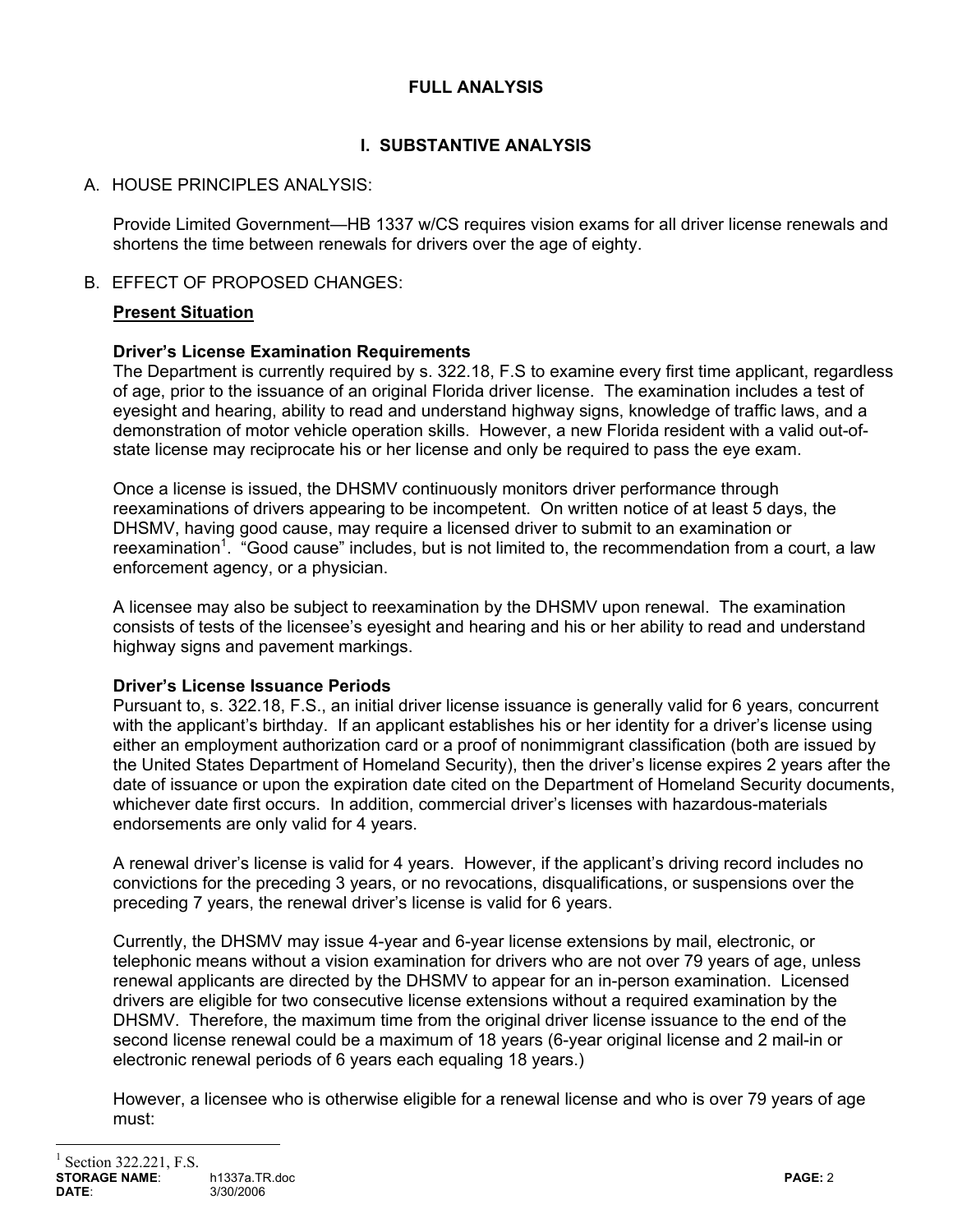- Submit to and pass a vision test administered at any driver's license office; or
- If applying for an extension by mail, submit to a vision test administered by a licensed physician or optometrist.

The physician or optometrist must send the results of the test to the DHSMV on the proper department form signed by the physician or optometrist, or may do so by electronic means. The renewal applicant must meet vision standards equivalent to DHSMV's vision test. Also, a licensee who is over 79 years of age may not submit an application for extension by electronic or telephonic means, unless a physician or optometrist has already electronically submitted the results of a vision test to DHSMV.

### **Driver's License Fees**

The fee for an original operator's (class D) driver's license is \$20 and the fee for renewal or extension is \$15. Driver license fees are set out in s. 322.21, F.S. The renewal fee is applicable for both a 4 and 6 year license. Driver license fees are deposited into the General Revenue Fund.

### **Effect of Proposed Changes**

#### **Driver's License Examination Requirements**

HB 1337 w/CS amends s. 322.18, F.S., to require all individuals to submit to a vision test when applying for the renewal of their driver's license, either in person or through the submission of a report by an authorized and appropriate medical professional. The bill specifically includes ophthalmologists in the list of appropriate medical professionals authorized to submit these reports. The vision test must be performed no more than twelve months prior to the application for renewal.

#### **Driver's License Issuance Periods**

The bill revises s. 322.18, F.S., to provide that a driver's license expires on a licensee's 80th birthday and provides for a 4-year license renewal period for persons over 80 years of age. Each renewal after a person's 80<sup>th</sup> birthday requires passing an eye and hearing examination.

#### **Driver's License Fees**

This bill amends s. 322.18, F.S., to waive the license renewal fees for drivers who have a license that was held for less than 4 years prior to their 80th birthday.

According to DHSMV, approximately 2 million license renewals are issued annually through its field offices and headquarters' central issuance processing system. The vast majority of these would be subject to the mandatory vision-testing requirement of the bill. Because of the bill's vision test requirements, the percentage of individuals using either electronic or telephonic means to renew would likely decrease as individuals may be more likely to renew at a field issuance office where vision tests are free of charge as opposed to visiting a licensed medical professional. This would result in a corresponding increase in the number of individuals who will go to a field issuance office to renew their driver's license. The bill's revisions to the duration of renewal licenses issued to people over 80 years old could also have a significant workload impact on DHSMV.

Additional examiners and office manager positions would be required to process the increased number of individuals expected to renew in a field issuance office rather than utilizing a convenience method, as well as processing the additional renewal activity for those drivers aged 80 and older. For information on the fiscal impacts of the bill, see the Fiscal Comments section of this analysis.

#### C. SECTION DIRECTORY:

Section 1. Amends s. 322.18, F.S., to limit the duration of driver's licenses issued to not exceed an applicant's  $80<sup>th</sup>$  birthday; to provide that the license of any person expires at midnight on the licensee's 80<sup>th</sup> birthday; to provide that a driver's license that expires may renew up to 12 months before the applicant's  $80<sup>th</sup>$  birthday if the applicant passes an eye and hearing examination; to eliminate the age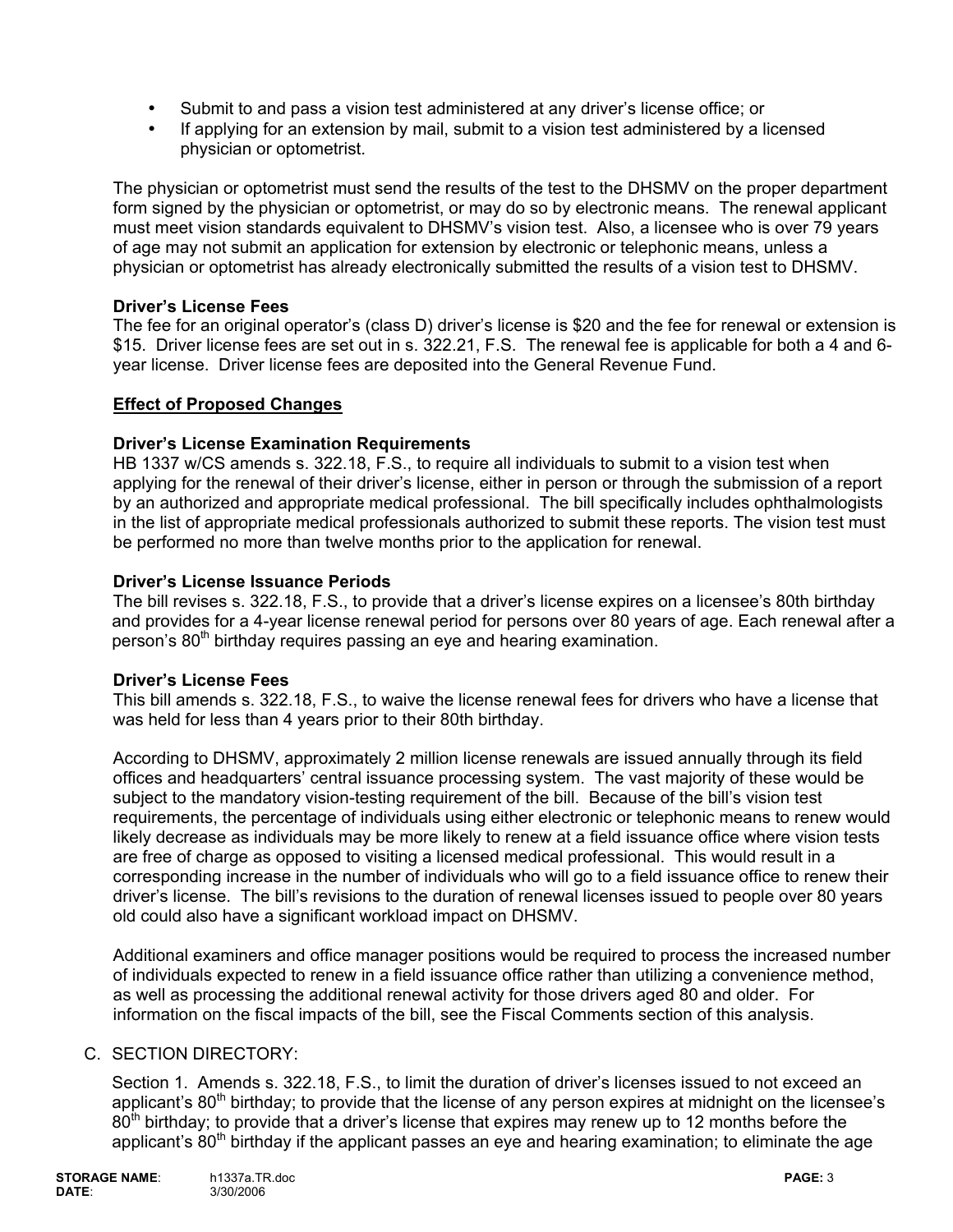requirement for vision tests; to require a vision test for all license renewals; to add ophthalmologists to the list of people who may submit vision test results and to waive the license renewal fee for certain drivers.

Section 2. Provides an effective date of July 1, 2006.

### **II. FISCAL ANALYSIS & ECONOMIC IMPACT STATEMENT**

- A. FISCAL IMPACT ON STATE GOVERNMENT:
	- 1. Revenues:

See FISCAL COMMENTS section, below.

2. Expenditures:

See FISCAL COMMENTS section, below.

- B. FISCAL IMPACT ON LOCAL GOVERNMENTS:
	- 1. Revenues:

None.

2. Expenditures:

None.

C. DIRECT ECONOMIC IMPACT ON PRIVATE SECTOR:

To the extent that the bill requires all applicants, regardless of age, to submit to a vision test when applying for the renewal of a driver's license, adds ophthalmologists to the list of appropriate medical professionals authorized to submit reports for these tests, and provides for a shorter license renewal period for persons over 80 years of age, some individuals may visit ophthalmologists or other licensed physicians for these mandatory vision tests.

D. FISCAL COMMENTS:

According to the DHSMV, requiring all applicants regardless of age to submit to a vision test when applying for the renewal of a driver's license in person or through the submission of a report by an authorized and appropriate medical professional will have a significant fiscal impact. The bill will also require funding additional positions, facilities and equipment for the first year and on a recurring basis.

The bill may also require contracted programming modifications to the Driver License Information System. DHSMV is preparing a fiscal impact estimate for HB 1337 w/CS, but the estimate was not complete as of the date of this analysis.

# **III. COMMENTS**

### A. CONSTITUTIONAL ISSUES:

1. Applicability of Municipality/County Mandates Provision:

Not applicable because this bill does not appear to: require cities or counties to spend funds or take actions requiring the expenditure of funds; reduce the authority that cities or counties have to raise revenues in the aggregate; or reduce the percentage of a state tax shared with cities or counties.